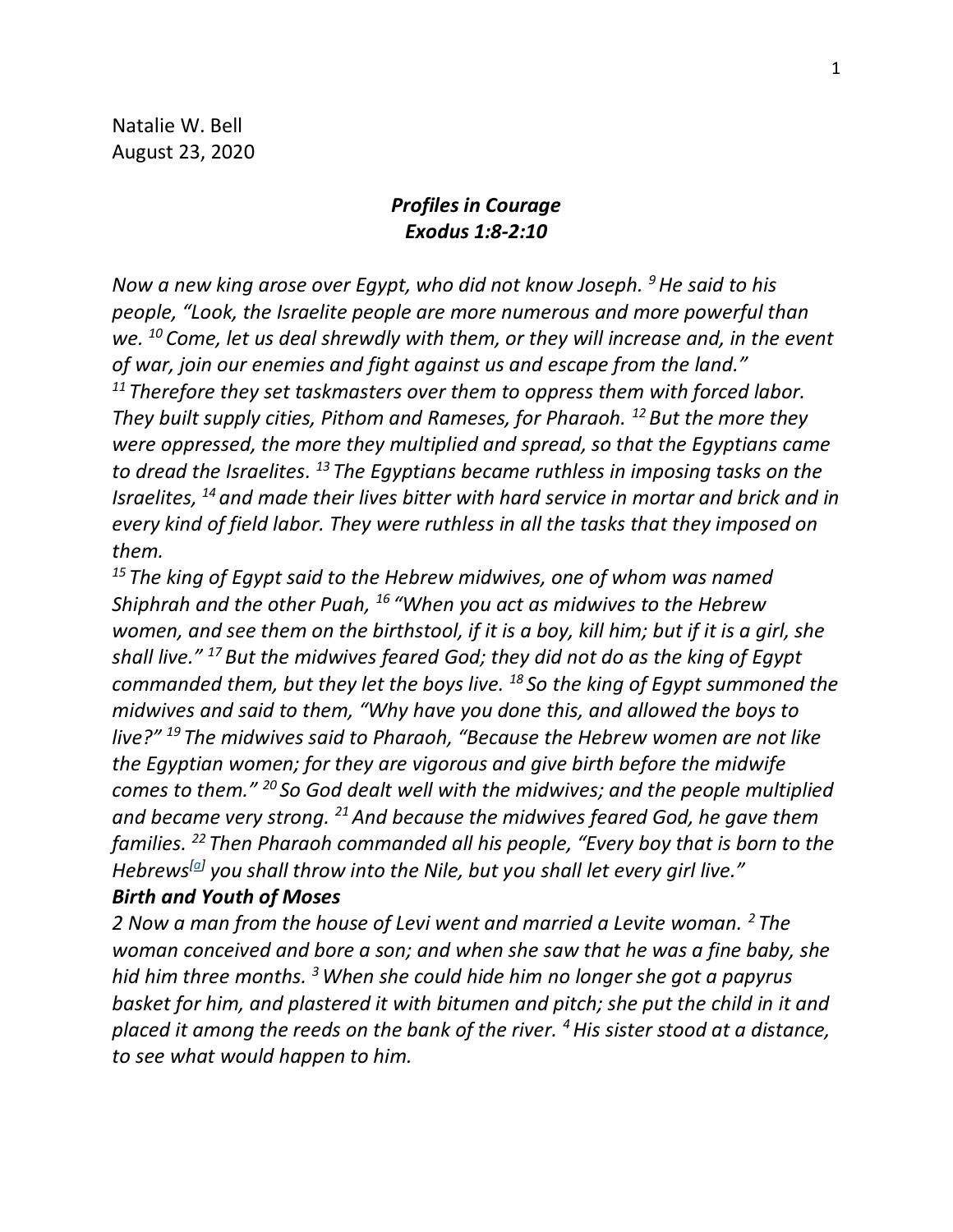*<sup>5</sup> The daughter of Pharaoh came down to bathe at the river, while her attendants walked beside the river. She saw the basket among the reeds and sent her maid to bring it. <sup>6</sup>When she opened it, she saw the child. He was crying, and she took pity on him. "This must be one of the Hebrews' children," she said. <sup>7</sup> Then his sister said to Pharaoh's daughter, "Shall I go and get you a nurse from the Hebrew women to nurse the child for you?" <sup>8</sup> Pharaoh's daughter said to her, "Yes." So the girl went and called the child's mother. <sup>9</sup> Pharaoh's daughter said to her, "Take this child and nurse it for me, and I will give you your wages." So the woman took the child and nursed it. <sup>10</sup>When the child grew up, she brought him to Pharaoh's daughter, and she took him as her son. She named him Moses,[\[b\]](https://www.biblegateway.com/passage/?search=Exodus+1-2&version=NRSV#fen-NRSV-1565b) "because," she said, "I drew him out[\[c\]](https://www.biblegateway.com/passage/?search=Exodus+1-2&version=NRSV#fen-NRSV-1565c) of the water."*

The story starts about *400 years after* the great ending in Genesis,

where Joseph welcomes his brothers, who sold him into slavery,

to come with their families,

and settle in Egypt, where they will be saved from famine.

400 years is a long time.

A lot has happened.

The Egyptians face different enemies,

they are occupied by foreign invaders.

And all the while, the Hebrew people are growing in number.

So much so that when this *NEW Pharaoh* comes into power a man who doesn't know Joseph,

and has no moral obligation to care for the Hebrews,

he is *threatened by these 'other people', these 'non-Egyptians'*.

Nevermind that they have been living alongside one another for centuries!

This new Pharaoh, possibly Ramses II, was *CRUEL, and FEARFUL*.

He was afraid that the Hebrews might join up with a foreign power, should they be attacked again.

So he devised a plan to keep the Hebrews in their place.

He *enslaved* them, forcing them into hard labor under harsh conditions.

He made them the *enemy of the Egyptians*.

But his plan backfired, because the Hebrews only grew in number!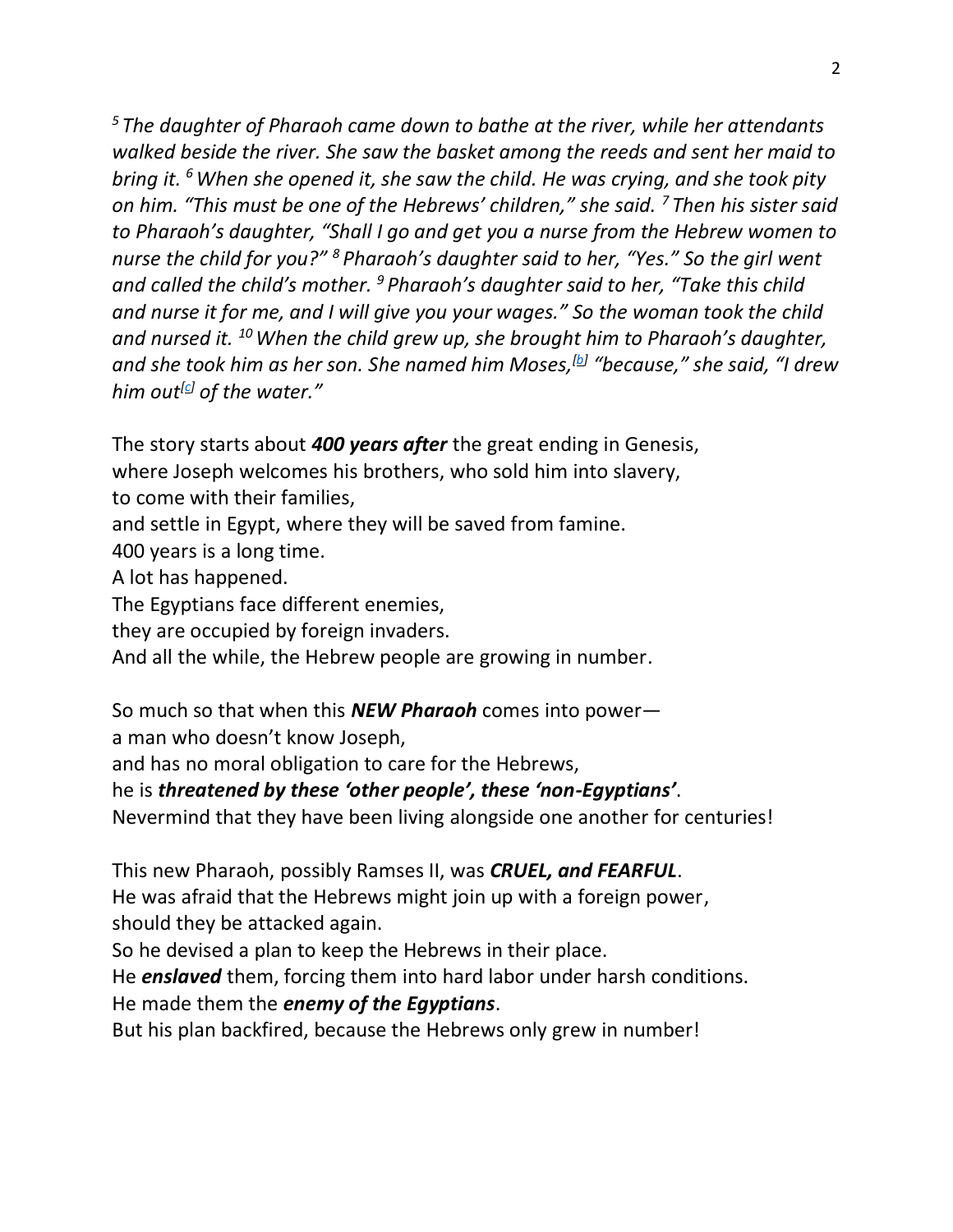So Pharaoh comes up with a *new plan*. And this guy is *not the sharpest crayon* in the box. He contacts two *midwives* who attend to the Hebrew women, and tells them to kill all the newborn baby boys, but let the girls live. Which really doesn't make much sense, because who will do all the labor he is demanding of the Hebrews?

This is where *two COURAGEOUS WOMEN, two smart women,* come into the story and *change the very course of history*. *Shiprah and Puah*—they fear God, not Pharaoh. In other words, they knew what God wanted them to do, so they disobeyed Pharaoh's command. And they used his stupidity against him.

When he saw his plan wasn't working, he called them in, and asked why there were still Hebrew boys alive— And they *shrewdly lie and tell him*, these Hebrew women give birth so fast, we can't get there in time to kill the baby boys! And the king buys their story. So Pharaoh comes up a new plan—*for everyone in Egypt* to throw baby boys into the Nile River!

This is where *TWO MORE courageous women, one just a child*, come into the story.

The first is the mother of a baby boy.

We know from Exodus 6:20 and Numbers 26:59 that her name is *Jochebed*.

And she already has a daughter, who we learn later is Miriam.

This brave mom gives birth to a little boy, and hides him for as long as she can, and then devises *a plan that just might save his life*.

Instead of throwing him into the Nile (obeying the law of the land).

She lines a basket with pitch to keep the water out,

And places her son into a little 'ark'—it's actually the same Hebrew word used to describe Noah's ark.

And she asks big sister Miriam to hide in the reeds

and watch where the basket goes.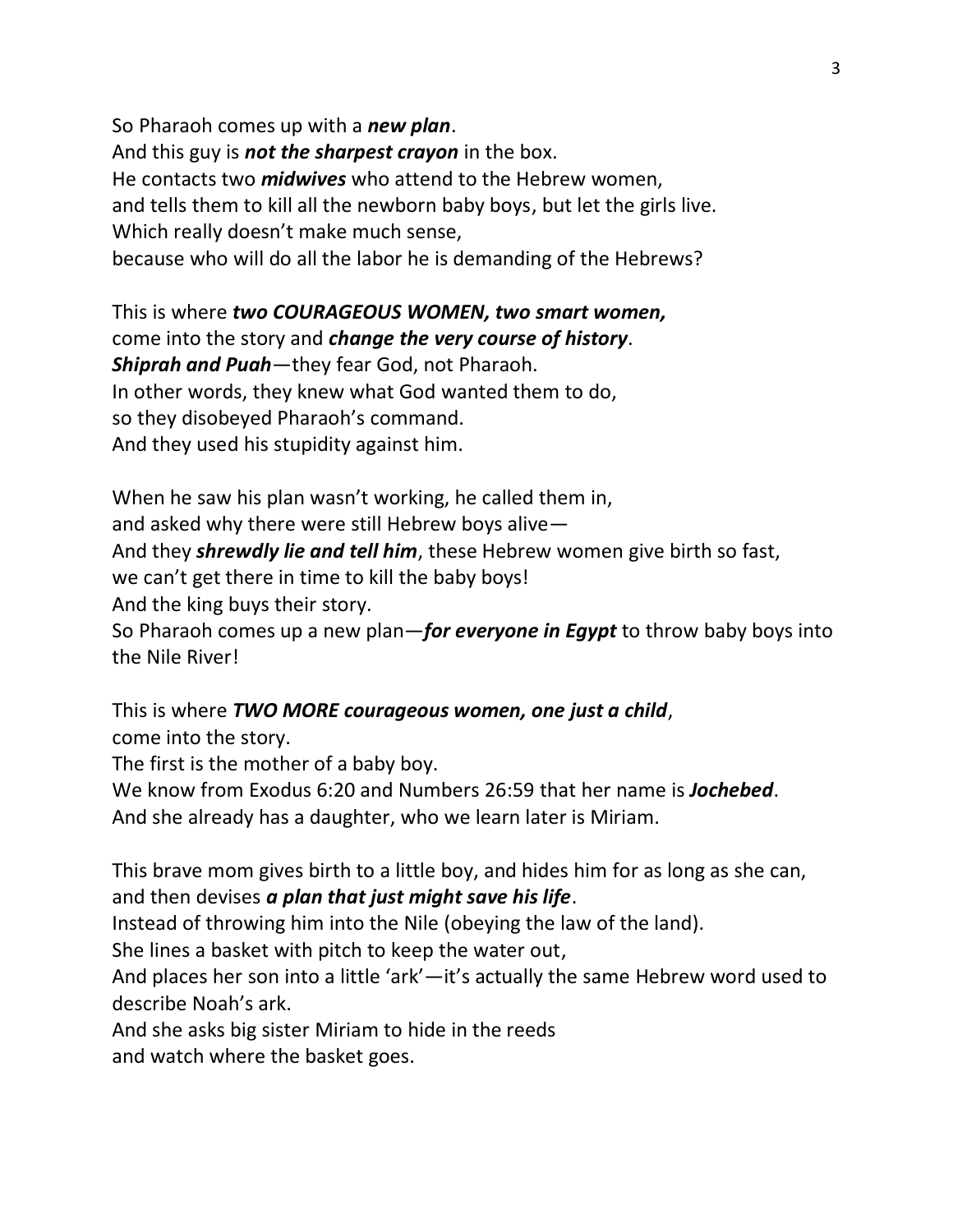Which is when *ANOTHER courageous woman* enters the story. An unlikely hero, the daughter of the evil Pharaoh. Tradition and later writings refer to her as *Bithia* in 1 Chronicles 4:18. She sees the little boy in the basket, and knows he must be a Hebrew baby, And she feels compassion.

She decides to defy her dad, and the law of the land.

She *doesn't call Egypt's 911* to report a little Hebrew boy, And she doesn't push him further down the river. Moved with *compassion*, she rescues the baby from the water, And plans to take this child as her own. Talk about *COURAGE*! Her father is the one who demands babies like this be killed!

# *This is when BIG SISTER appears and boldly asks Bithia*—

should I get a Hebrew woman to nurse this baby for you? And the Pharaoh's daughter agrees—not only does she agree, but she says she'll put the *woman on the royal payroll* for her work!

So big sister goes and gets mom to be the nurse for her own son, until he is weaned, when he goes to live as Bithia's own child. The Pharaoh's daughter *names him Moses*, which means, I drew him out of the water. He grows up in the royal household.

### *So, what did we just WITNESS?*

Often big Bible stories are about *God doing supernatural things* like a burning bush, or parting the Red sea. *But, this is a story about ordinary people. Doing what they knew was right!*

Does this mean God isn't at work? Or does it just mean that *God works THROUGH all of us?* 

We learn in just a few paragraphs that *without these courageous*, disobedient women, there would be no Moses. No liberation of the Hebrew people.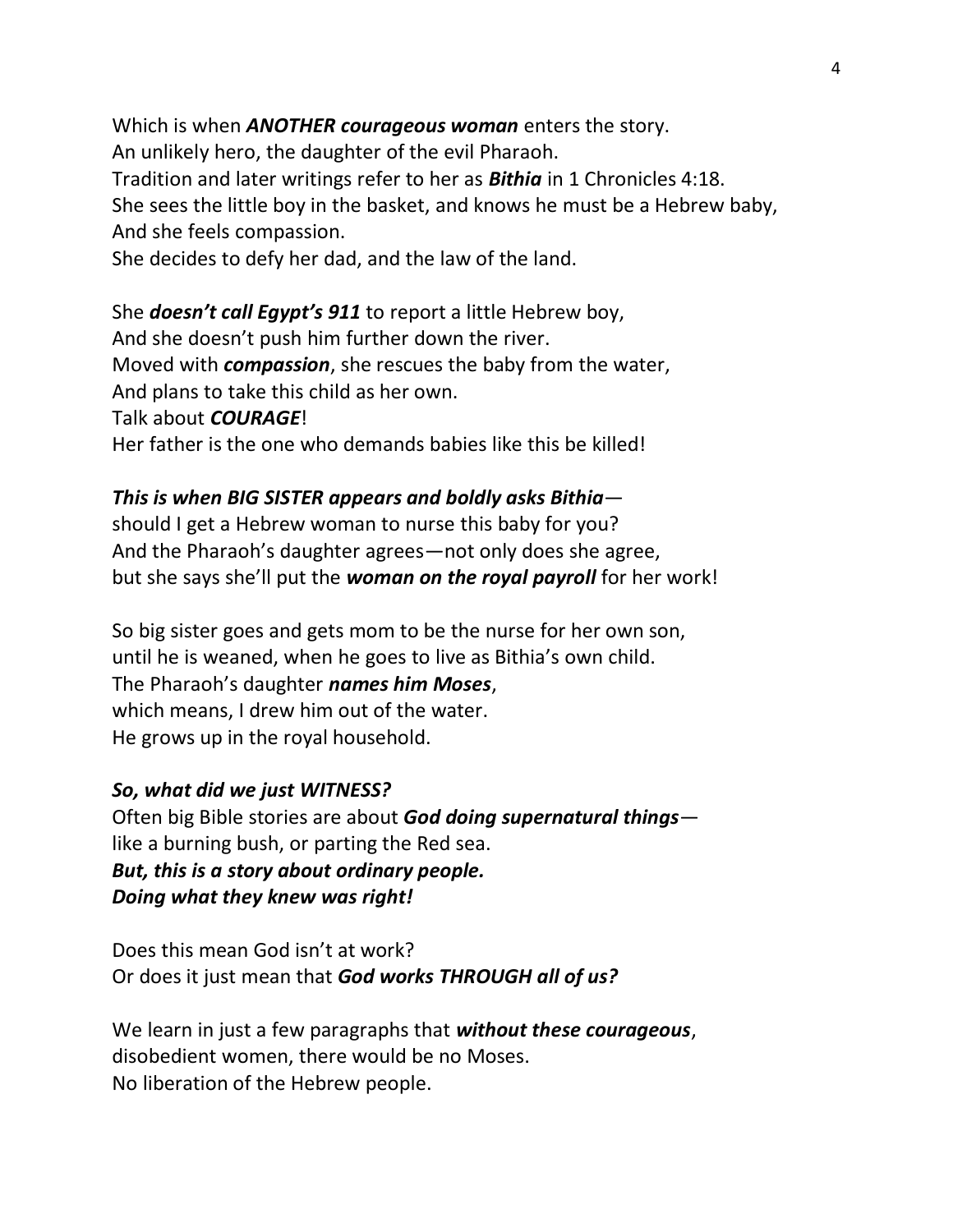No exodus, no parting of the Red Sea, no promised land! Without them, there would be no Bible as we know it! Their courageous actions *literally CHANGE the course of history*. And their disobedience means that the house of Pharaoh will literally raise the Hebrew boy who will help liberate all the Hebrew people!

# *All of that, just from the courage to do what was right,*

From some great civil disobedience!

#### *This is how liberation begins—*

with people who step out courageously and get into *'Good Trouble'*.

We just lost Congressman and civil rights activist *John Lewis.* Who famously encouraged people to get into 'good trouble', He spent his life fighting for voting rights and equality for black Americans.

# *Lewis stood up to the authorities and the laws of the land,*

to champion the lives and dignity of all Americans, even when it nearly cost him his life. While peacefully crossing the Edmund Pettus bridge in Selma, Lewis was *beaten*, almost to death. But he persisted. He was *arrested* numerous times in his activism. He knew the law of the land, and he knew *a greater law*—the law of *dignity for all God's children*. His *civil disobedience paved the way* for countless black Americans to simply

enjoy some of the same privileges as whites.

### *His 'good trouble' changed the course of history.*

This ordinary man with courage and faith, changed America in so many ways, and his legacy continues to inspire us.

#### *What does this say to us TODAY?*

In what ways are we being prompted to follow *a greater law?* In what ways are we being asked to *act courageously?*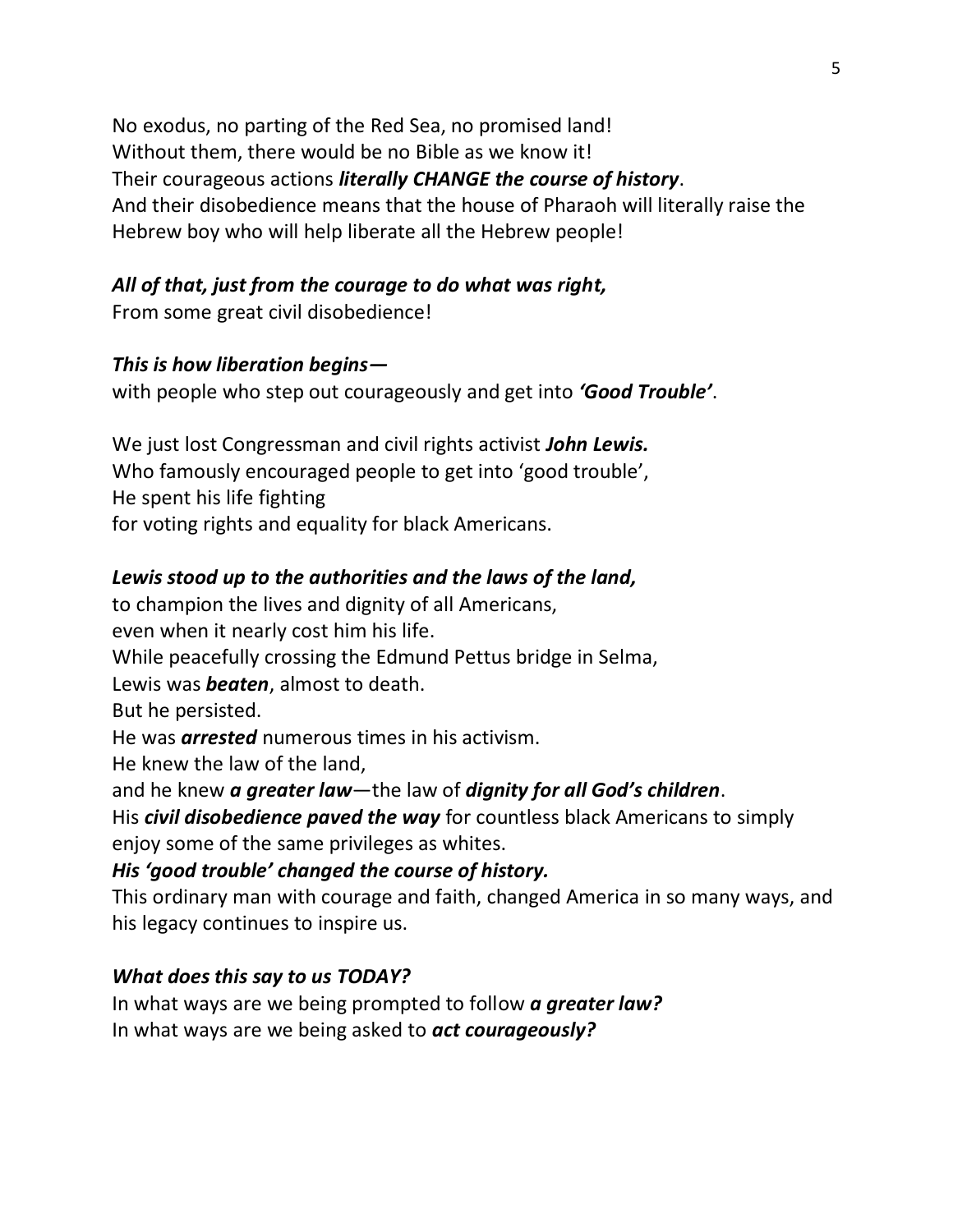I recently heard sociologist, speaker and author Brene Brown talk about how anxiety is contagious, which makes perfect sense…. but *courage is also CONTAGIOUS!* One courageous act—leads to another—and another.

#### *Think about that—what does that mean to you?*

Have you ever been *INSPIRED* to do something courageous, because someone did something courageous for you? Or in front of you? Where do we have the *opportunity* to act courageously? To get into some *"good trouble"?*  To obey *a greater law of God's goodness and grace?*

We certainly have opportunity *to act on behalf of those in need,*  Those who are being *marginalized*, those who are being *left out*.

And we have *a MODEL for that*…in all these courageous women, and countless other people of faith, including our Savior *Jesus* who always acted on behalf of the least of these, even when it violated the laws of the Sabbath, or the sensibilities of the religious leaders.

Truth is, there are *so many HEROES among ordinary people*, Doing *small but courageous things*, every day.

There's a book called *The Butterfly Effect: How Your Life Matters*, by Andy Andrews. It's all about how small actions have extraordinary consequences, that ripple out into the world, causing more and more people to make a difference.

For instance, a teacher might say *an encouraging WORD* to a student, who then shares something encouraging with a friend, who reaches out to smile and talk with a complete stranger, who might just decide against committing suicide that day.

Or a teen can *STAND UP for someone being bullied*… which causes that person to stand up for someone else being,